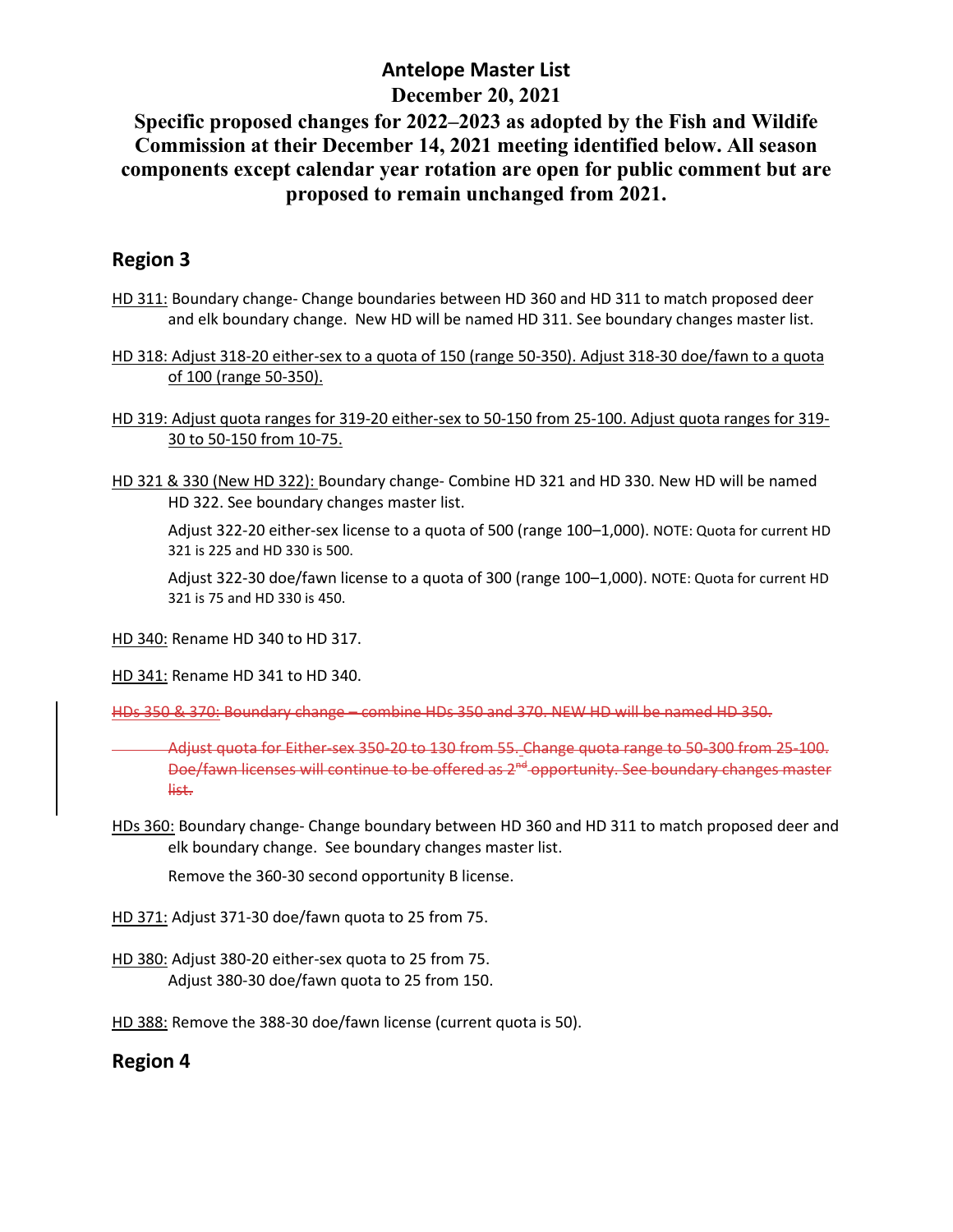# **Antelope Master List December 20, 2021**

#### **Specific proposed changes for 2022–2023 as adopted by the Fish and Wildife Commission at their December 14, 2021 meeting identified below. All season components except calendar year rotation are open for public comment but are proposed to remain unchanged from 2021.**

HD 413 & 430: Boundary change- Combine HD 413 and HD 430. New HD will be named HD 430. See boundary changes master list.

Adjust 430-20 either-sex license to a quota of 125 (range 50–300). NOTE: Quota for current HD 413 is 50 and HD 430 is 75.

Adjust 430-30 doe/fawn license to a quota of 75 (range 25–475). NOTE: Quota for current HD 413 is 50 and HD 430 is 25.

HD 490 & 491: Boundary change- Combine HD 490 and HD 491. New HD will be named HD 490. See boundary changes master list.

Adjust 490-20 either-sex license to a quota of 350 (range 200–750). NOTE: Quota for current HD 490 is 275 and HD 491 is 75.

Adjust 490-30 doe/fawn license to a quota of 350 (range 100–1,300). NOTE: Quota for current HD 490 is 325 and HD 491 is 25.

#### **Region 5**

HD 500: Rename HD 500 to HD 546.

Remove the 500-30 doe/fawn license (current quota is 5).

HD 501 & 513: Boundary change- Combine HD 501 and HD 513. New HD will be named HD 516. See boundary changes master list.

Create a new 516-20 either-sex license valid for archery and general antelope seasons with a quota of 700 (range 400-1,750). Note: Quota for current HD 501 is 400 and HD 513 is 300.

Create a new 516-30 doe/fawn license with a quota of 50 (range 50-3,500). Note: Quota for current HD 501 was 25 and HD 513 was 25.

Add the 900-20 either sex archery license

HD 510: Rename HD 510 to HD 506.

Remove the 510-30 doe/fawn license (current quota is 100). Create new 506-20 either sex license valid for archery and general antelope seasons with a quota of 350 (quota range 200-700)

Add the 900-20 either sex archery license

HD 511: Rename HD 511 to HD 526.

Boundary change- Align northern boundary with I90 and I94 instead of Yellowstone River.

Remove the 511-30 doe/fawn license (current quota is 5).